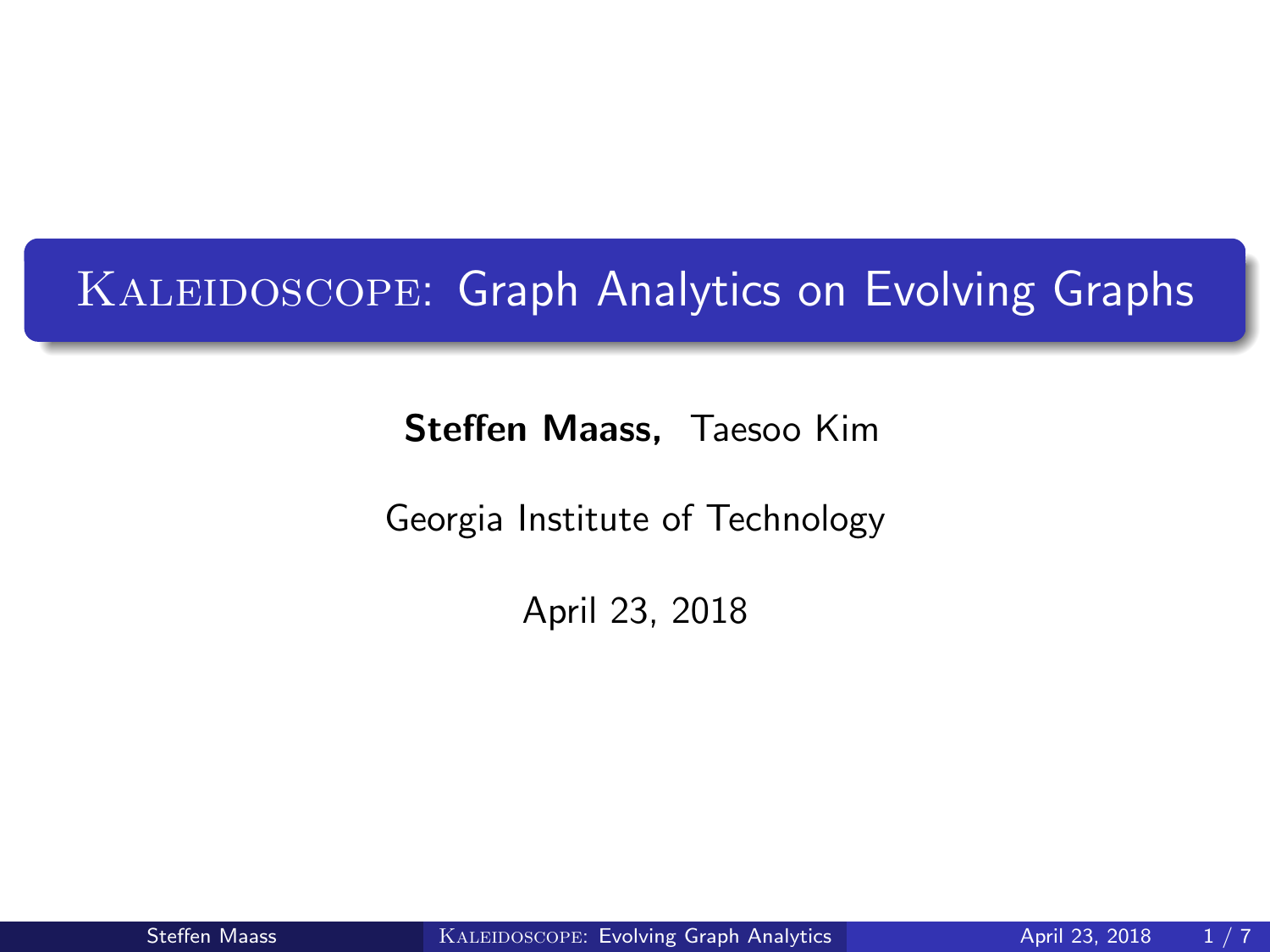- 4th year PhD Student at Georgia Tech
- Advisor: Taesoo Kim
- Research Area: Systems
	- Operating Systems, Heterogeneous Systems, and Graph Processing
- Thesis work: Processing of Evolving Graphs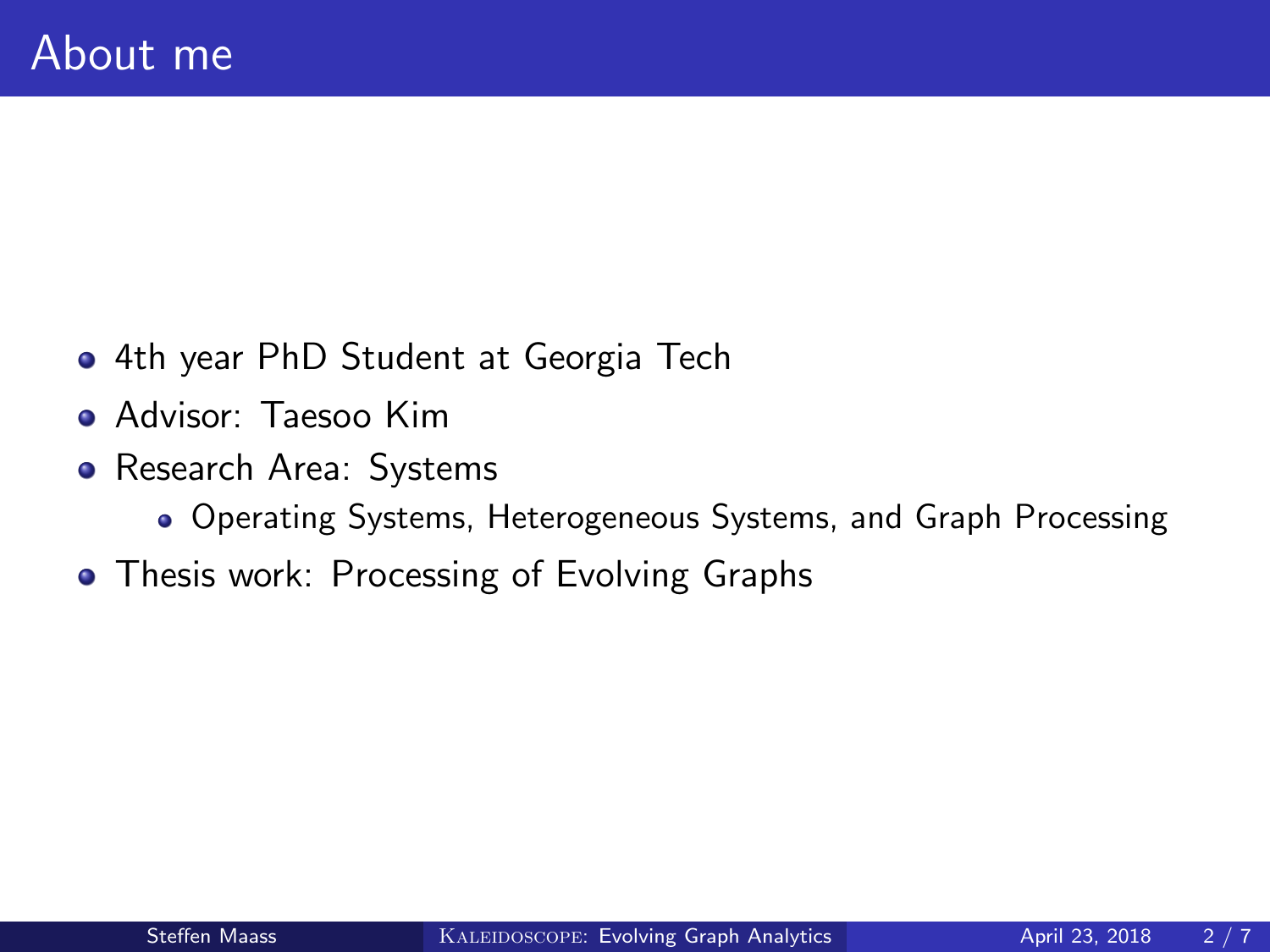- Problem: Low locality and high memory overhead for processing evolving graphs
- These problems hinder adoption of systems for evolving graphs, fallback: batch processing (large latency)
- We use a *tiled* representation of the evolving graph that mitigates memory overheads while allowing for higher processing performance
- KALEIDOSCOPE can help with the execution of more complicated algorithms on larger graphs in less time.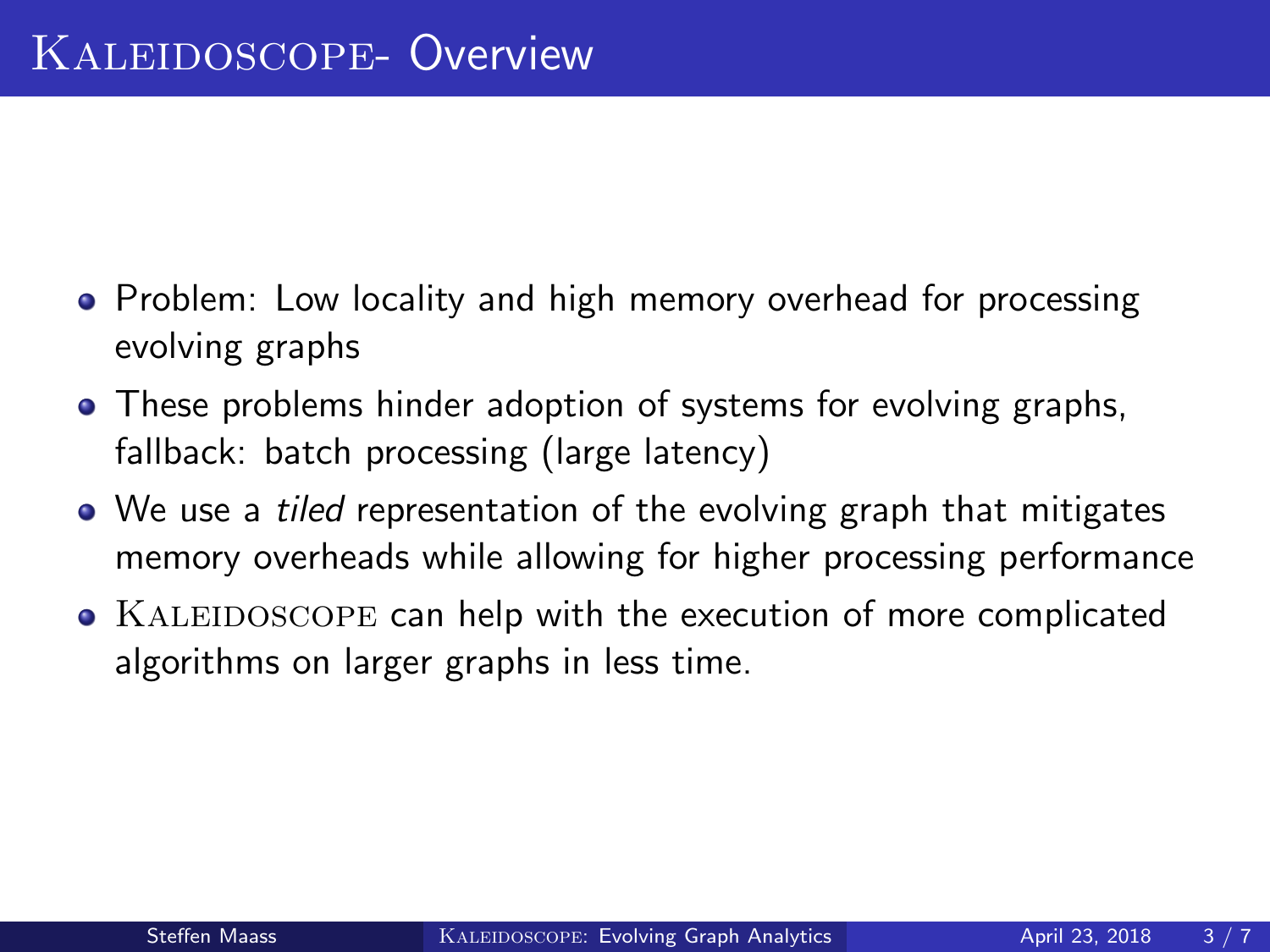## Specific problem: Insertion performance

- Inserting edges into Stinger in batches
- Observe performance of insertions over edges present in graph



 $\Rightarrow$  Insertion performance collapses with  $> 1M$  edges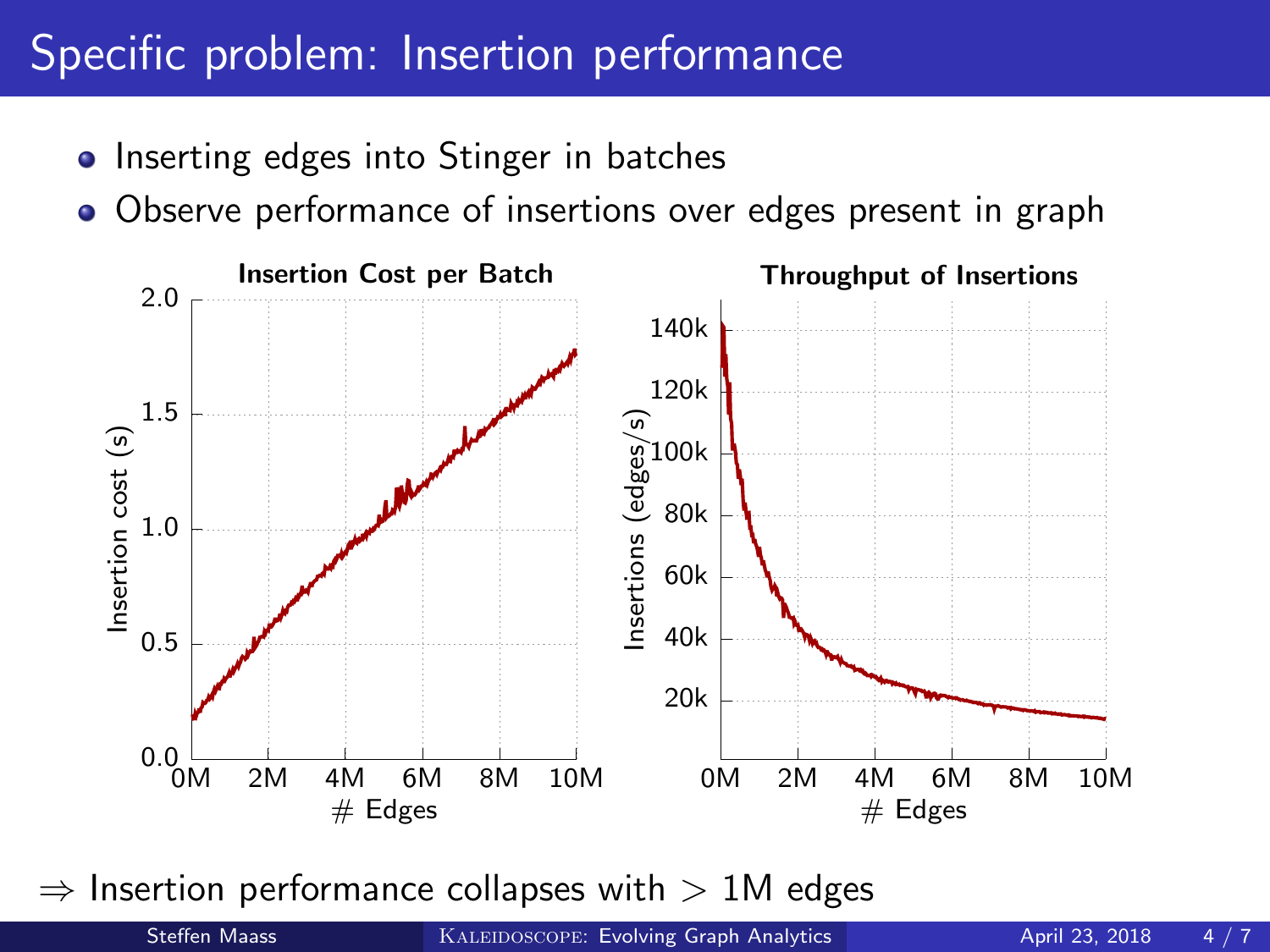## Specific problem: Memory overhead

- Inserting edges into Stinger in batches
- Observe impact on execution time of evolving PageRank



 $\Rightarrow$  Execution time grows super-linearly due to insertion overhead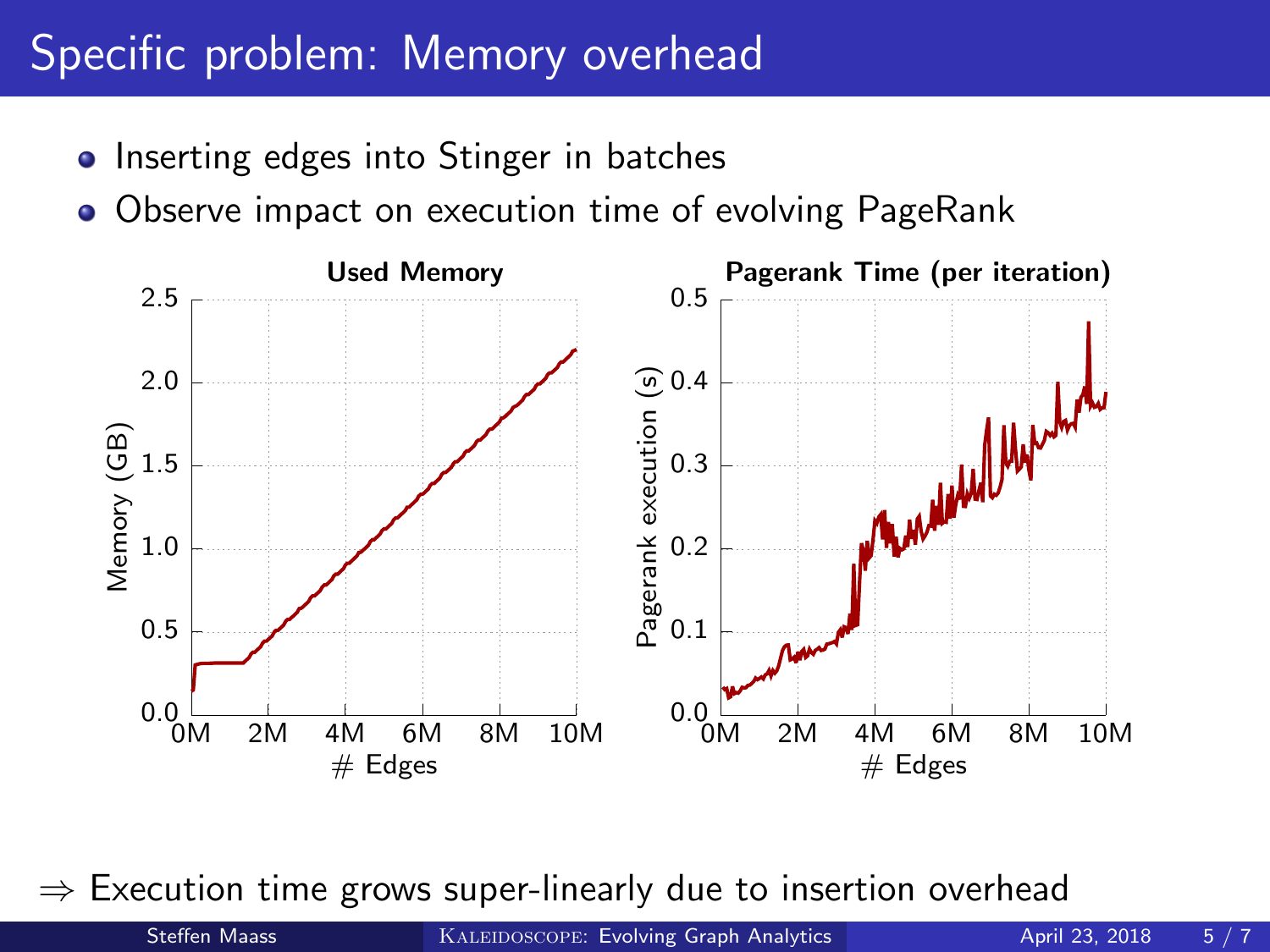- Core design idea: Use *tiled* graph representation
- Allows for:
	- Lower memory overhead by using localized identifiers
	- Asynchronous graph compaction
	- Improvements in locality with space-filling curves
- Also enables a straight-forward multi-core strategy by load-balancing tiles across processors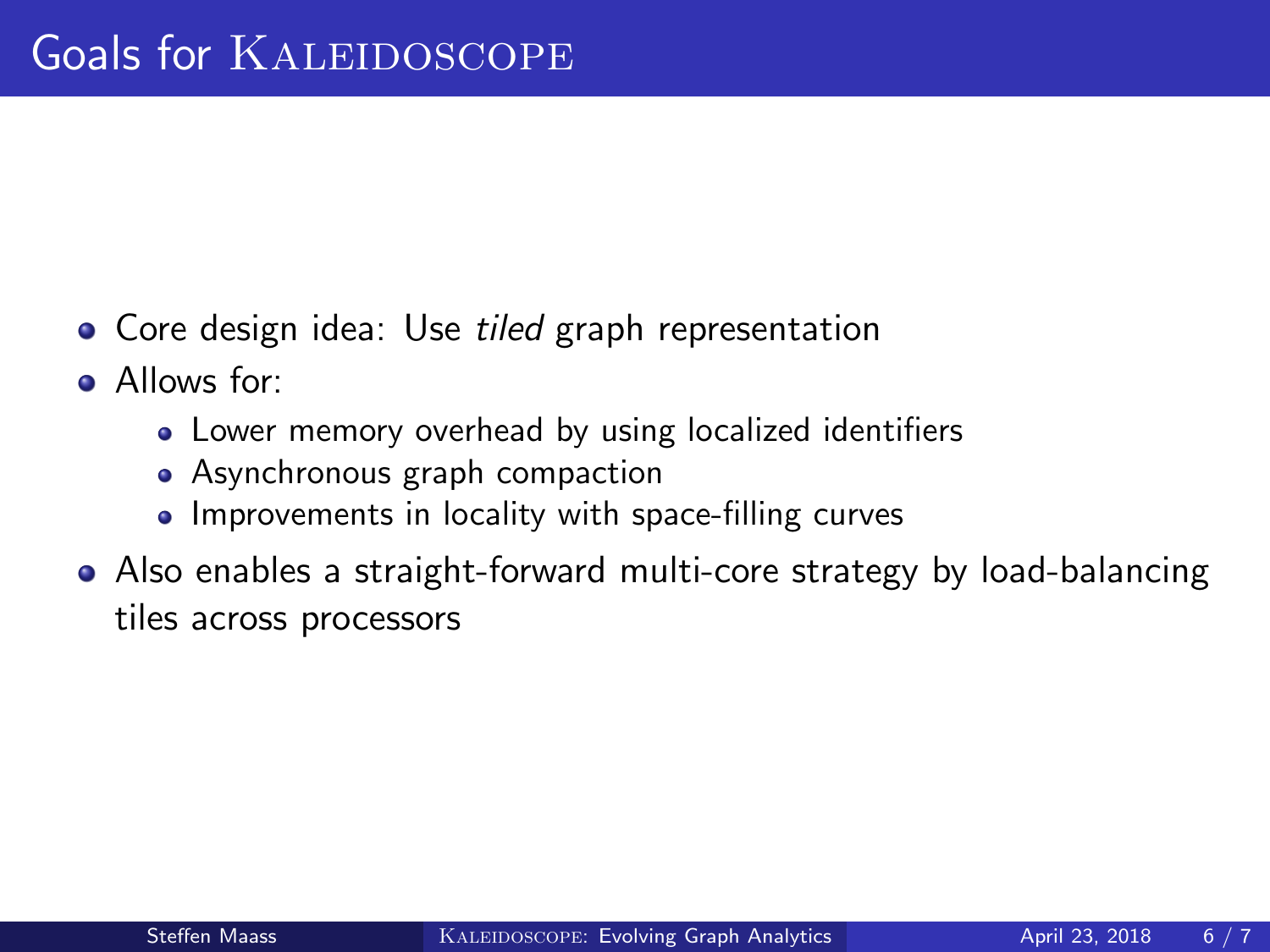- KALEIDOSCOPE aims at addressing three problems when processing evolving graphs:
	- Large memory footprint
	- Synchronous compaction
	- Low locality
- KALEIDOSCOPE proposes a tiled data structure to address these problems:
	- Provides localized graphs
	- Enables asynchronous compaction
	- Exploits locality-optimizing space-filling curves